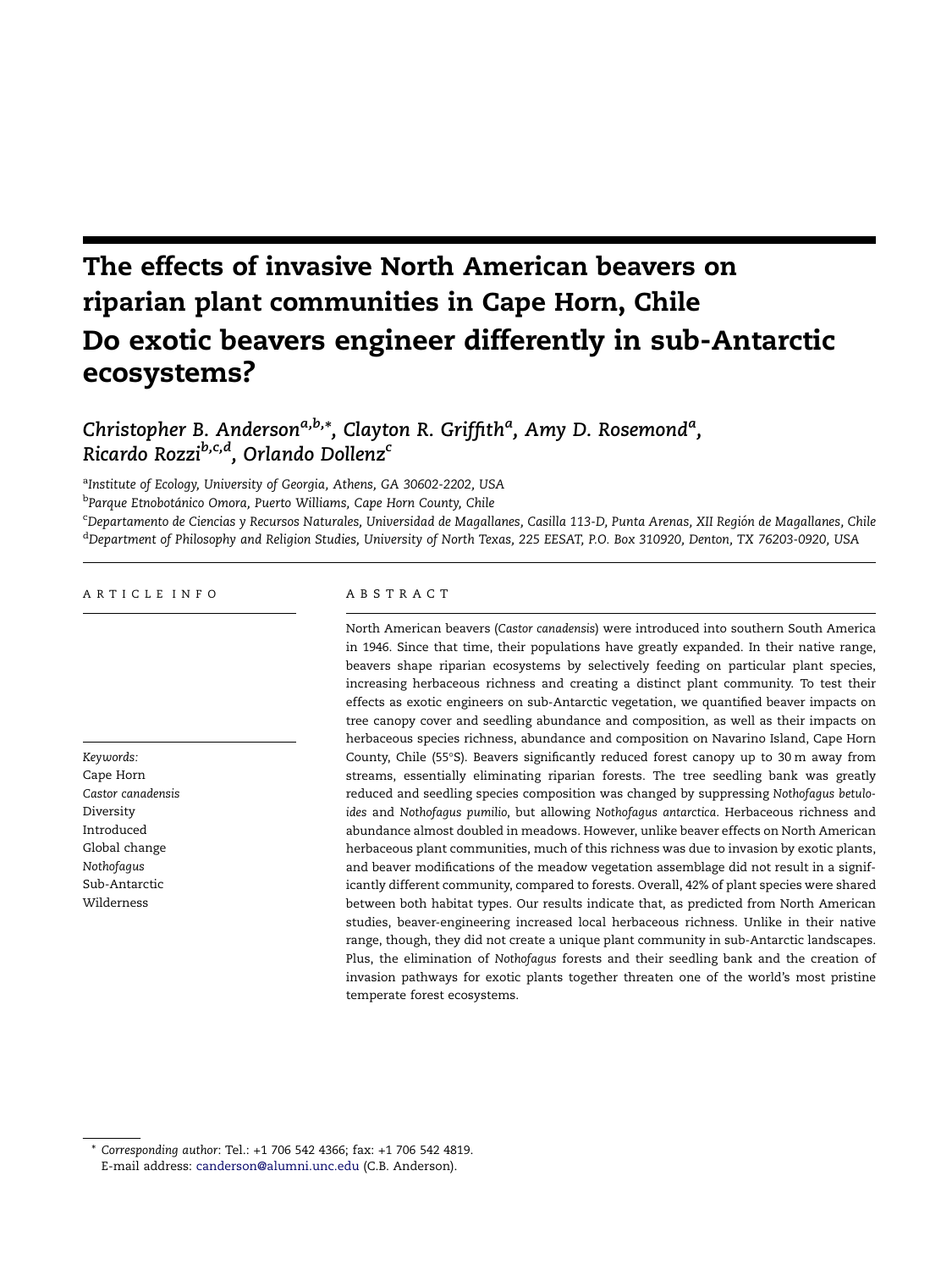# <span id="page-1-0"></span>1. Introduction

Exotic species are a primary cause of global ecological change ([Vitousek et al., 1996\)](#page-7-0). Sub-Antarctic islands are particularly vulnerable to species invasions and are also the site of some of the most significant effects of global climate change, such as warming and UV–B exposure ([Chapuis et al., 2004](#page-7-0)). Predicting the impacts of particular introduced species, therefore, on ecosystem level processes requires understanding the mechanisms of invasion and linking species with their ecosystemlevel consequences [\(Jones and Lawton, 1994; Courchamp](#page-7-0) [et al., 2003](#page-7-0)).

In southern Chile's Cape Horn County, which includes the archipelago south of Tierra del Fuego Island, terrestrial mammals and freshwater fish assemblages are dominated by exotic species. Greater than 50% of taxa in these groups are introduced ([Anderson et al., in press\)](#page-7-0). An important consequence is that intact, pristine ecosystems are embedded in a landscape that is replete with potential invaders. One species in particular has merited a great deal of attention from scientists, wildlife managers and governmental authorities: the North American beaver (Castor canadensis Kuhl).

Beavers were brought to the Argentine portion of Tierra del Fuego Island near Fagnano Lake in 1946 as part of a government effort to economically "enhance" the species-poor Fuegian landscape by introducing exotic furbearers, including beavers, muskrats and minks. While only 25 mating pairs were released initially, by the 1950s the expanding population had entered into the Chilean portion of the island, and by the 1960s they had succeeded in crossing channels to the adjacent Chilean archipelago, including Navarino and Hoste Islands [\(Sielfeld and Venegas, 1980](#page-7-0)); (Fig. 1). Beaver densities

rapidly increased to very high levels (0.2–5.8 colonies km $^{\rm -1};$ [Lizarralde, 1993; Skewes et al., 1999; Briones et al., 2001\)](#page-7-0), compared to North American densities (0.08–1.4 colonies  $\rm km^{-1};$ [Gurnell, 1998](#page-7-0)). Today, beavers inhabit nearly every available watershed on most of these islands ([Sielfeld and Venegas,](#page-7-0) [1980; Lizarralde, 1993; Skewes et al., 1999\)](#page-7-0), except a few uncolonized refuges in the far southern and western portions of the archipelago ([Anderson et al., in press\)](#page-7-0).

The ecological context and natural history of sub-Antarctic broad-leafed Nothofagus (Fagaceae) forests are important to understand the effects of beavers in this non-native ecosystem. Nothofagus forests on the islands near Cape Horn are embedded is a complex mosaic of habitats that includes several bog types, such as Sphagnum peatlands, cushion bogs and rush wetlands ([Rozzi et al., 2004a](#page-7-0)). In addition, the forested portions have relatively low native flora and fauna diversity, compared to similar latitudes in the Northern Hemisphere. Many islands completely lack terrestrial mammalian predators ([Venegas and Sielfeld, 1998](#page-7-0)), and the regional plant assemblage is relatively simple and homogeneous ([Moore,](#page-7-0) 1983; Martínez Pastur et al., 2002). In the absence of a common evolutionary history with beaver, Nothofagus trees lack the types of defensive mechanisms and reproductive strategies ([Rebertus and Veblen, 1993; Cuevas and Arroyo, 1999](#page-7-0)) that are found in North American forests to deal with the impacts caused by beaver foraging and flooding ([Basey et al., 1988;](#page-7-0) [Johnston and Naiman, 1990](#page-7-0)). Finally, a more diverse riparian assemblage in North America includes taxa such as conifers, which are not part of the sub-Antarctic assemblage, and that are avoided by beaver simply due to their lower nutritional quality and palatability [\(Jenkins, 1980; Johnston and Naiman,](#page-7-0) [1990\)](#page-7-0).



Fig. 1 – Map of southern South America. Dashed line delimits Cape Horn County, Chile, which also corresponds to the sub-Antarctic archipelago area of the Cape Horn Biosphere Reserve. The arrow indicates the study areas located on the north coast of Navarino Island.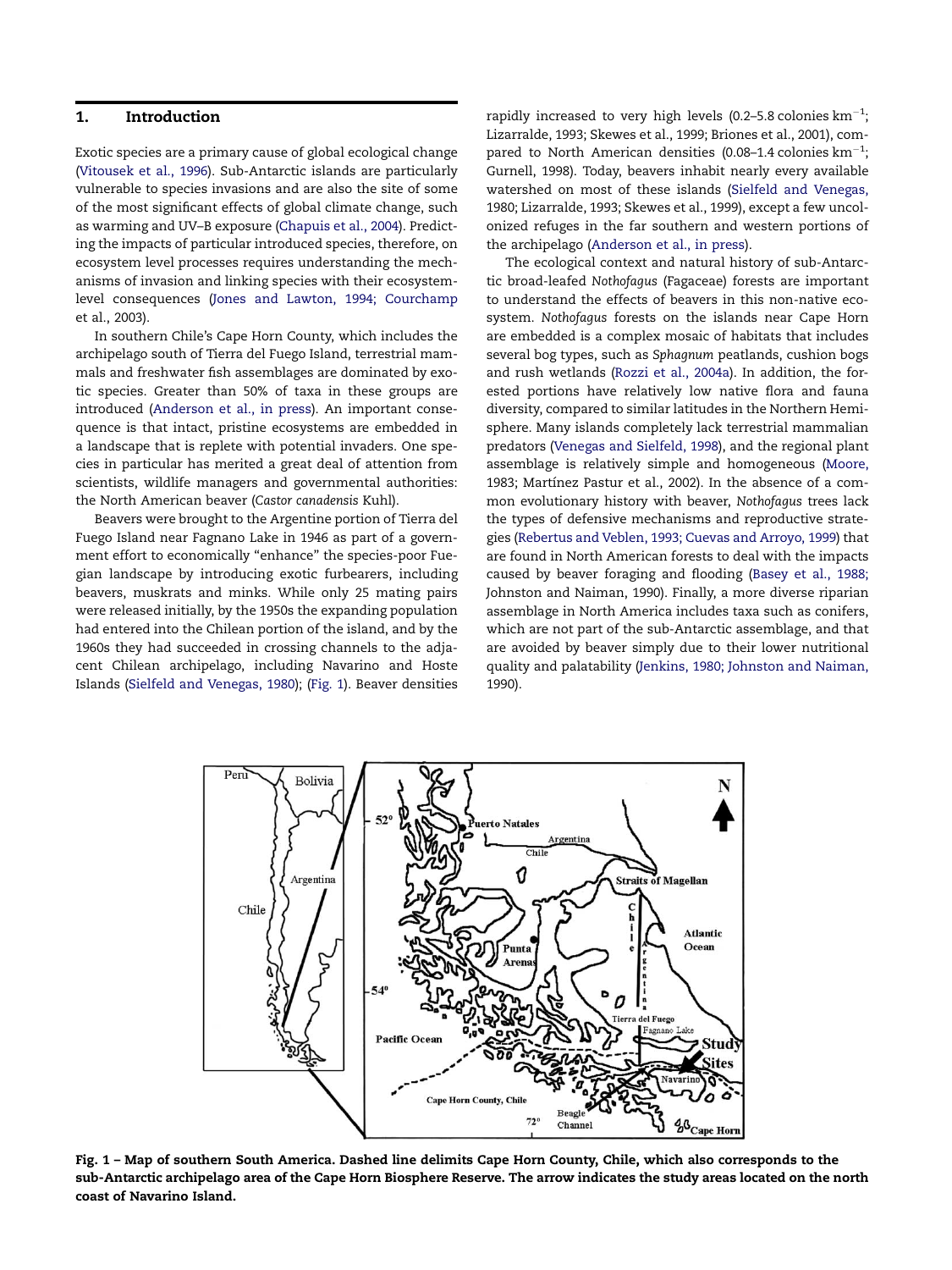As a consequence beaver herbivory and wetland creation in North America promotes the persistence of an unpalatable stand of riparian trees that remains and regenerates ([Naiman](#page-7-0) et al., 1988; Mü[ller-Schwarze et al., 1994\)](#page-7-0) and creates a more complex and diverse habitat and herbaceous species assemblage ([Pollock et al., 1995; Wright et al., 2002](#page-7-0)). In sharp contrast, the forests of the Cape Horn area have only three major tree species, all in the genus Nothofagus, which are broad-leafed trees that are all eaten by beavers [\(Sielfeld and](#page-7-0) [Venegas, 1980](#page-7-0)). Furthermore, these forests naturally regenerate from sapling banks in a gap dynamic, since seed banks do not persist for long periods in these soils and vegetative reproduction is rare [\(Cuevas and Arroyo, 1999](#page-7-0)). Also Nothofagus forests in general have problems regenerating when under a systematic or permanent disturbance, making them extremely vulnerable to persistent disturbance ([Rebertus](#page-7-0) [and Veblen, 1993](#page-7-0)). Furthermore, only one species (N. antarctica) is adapted for boggy soil conditions (Ramírez et al., 1985).

Such profound differences in the natural history of sub-Antarctic Nothofagus forests leads to the questions: as ecological engineers, how do introduced beavers affect sub-Antarctic riparian forests? And, what are the implications for the conservation of one of the world's largest and most pristine temperate forests [\(Mittermeier et al., 2001; Rozzi](#page-7-0) [et al., 2004a](#page-7-0))?

Therefore, we tested the hypothesis that beaver activities in this novel ecosystem would increase riparian plant species richness and diversity and create beaver-specific community assemblages, as expected from studies conducted in its native range ([Pollock et al., 1995; Wright et al., 2002; Wright](#page-7-0) [and Jones, 2004](#page-7-0)). Furthermore, knowing that the vegetation of this archipelago is otherwise largely intact and pristine [\(Mittermeier et al., 2001\)](#page-7-0), we analyzed the impact of beaver disturbance with relation to altered forest succession and the invasion by exotic plants.

#### 2. Materials and methods

#### 2.1. Study site description

This study was carried out on Navarino Island (2528 km $^2$ ) [\(Fig. 1](#page-1-0)), near the town of Puerto Williams, Chile, located south of the Beagle Channel between Tierra del Fuego Island and Cape Horn National Park (approximately 55°S). Cape Horn County, Chile is South America's (and the world's) southernmost political unit and hosts the world's southernmost forested ecosystems. It was recently declared by UNESCO as the Cape Horn Biosphere Reserve (see [Rozzi et al., 2004a](#page-7-0)).

These forests are dominated by three broad-leafed species of the genus Nothofagus [\(Pisano, 1977\)](#page-7-0). Two of the species are deciduous (N. pumilio and N. antarctica), and one is evergreen (N. betuloides). The natural forest understory has low species richness ([Moore, 1983](#page-7-0)), but habitat diversity is high, composed of a heterogeneous mosaic of ecosystems compacted over an abrupt topography and complex geography [\(Pisano,](#page-7-0) [1977; Rozzi et al., 2004a](#page-7-0)).

The main stems of four separate, predominantly forested watersheds (Ukika, Róbalo, Mejillones and Farallones) were chosen for study along 35 km of the north coast of the island. Sample sites ranged from 0.5 to 2 km from the coast, and all were below 150 m elevation. In each watershed, two study reaches of at least 100 m were chosen that represented: (1) a natural, mature riparian forest with no history of beaver impact either in the stream or in the riparian zone; and (2) a beaver-created meadow along a reach that was previously forested before the beaver's arrival, which was determined by evidence of standing, dead trees up to the stream edge. The study meadows were made by abandoned beaver dams that were less than 5 years old, which was determined by personal observation. Both sites in each catchment were within 1 km of one another and on the main stem of the catchment. Their slopes, measured with a stadia rod and surveyor's level, were not significantly different (forest stream slope =  $0.03 \pm 0.008$ , Meadow stream slope =  $0.02 \pm 0.001$ ,  $P = 0.25$ ). Field work was carried out from February to March 2003 and April 2004, the austral summer months.

#### 2.2. Field methods

To quantify the effects of beaver on forest canopy cover as a function of distance from the stream, ten  $1 \times 50$  m transects spaced 10 m apart were run perpendicularly to the stream edge at each study reach. Shaded cover was recorded with a spherical densitometer at 10 m intervals along each transect and averaged for each study stream. Additionally, twenty  $0.5$  m<sup>2</sup> plots were placed in 10 m intervals along the stream edge at each habitat type per stream to survey herbaceous layer (plants < 1 m in height) vegetation. Species accumulation curves, created using PCOrd version 2.0, leveled off at 50 plots in forests and at 65 in meadows, which gave confidence that 80 plots per habitat type was sufficient to capture the species assemblage of these ecosystems. Within each plot, herbaceous species were identified and relative percent coverage was estimated to the nearest 5% with a grid. Tree seedlings also were counted and identified in each plot in order to determine the quantity and type of regeneration of forest species in these two different sites. Most specimens were determined to genus and species in the field or were collected and returned to the Universidad de Magallanes for later identification using [Moore \(1983\).](#page-7-0)

#### 2.3. Statistical analysis

We first calculated species richness, Shannon-Weiner diversity and several similarity indices (Morisita-Horn and Bray-Curtis), using EstimateS [\(Colwell, 2004\)](#page-7-0). In addition, we quantified the percentage of survey plots containing exotic species and the percent coverage of six plant categories (monocotyledons, forbs, bushes, trees, bryophytes and exposed soil/leaf litter) to demonstrate the relative abundance of different groups to community composition. Then using JMP version 5.0.1 [\(SAS Institute Inc., 1994\)](#page-7-0), significant differences were tested between forest and meadow sites with (a) Student's t-test (richness, diversity and regeneration), (b) a two-way ANOVA with a Tukey-Kramer test for significance (percentage canopy cover as a function of distance per site), and (c) a one-way ANOVA with a Tukey-Kramer test for significance (similarity indices between and within habitat types). Community similarity was also analyzed using a non-metric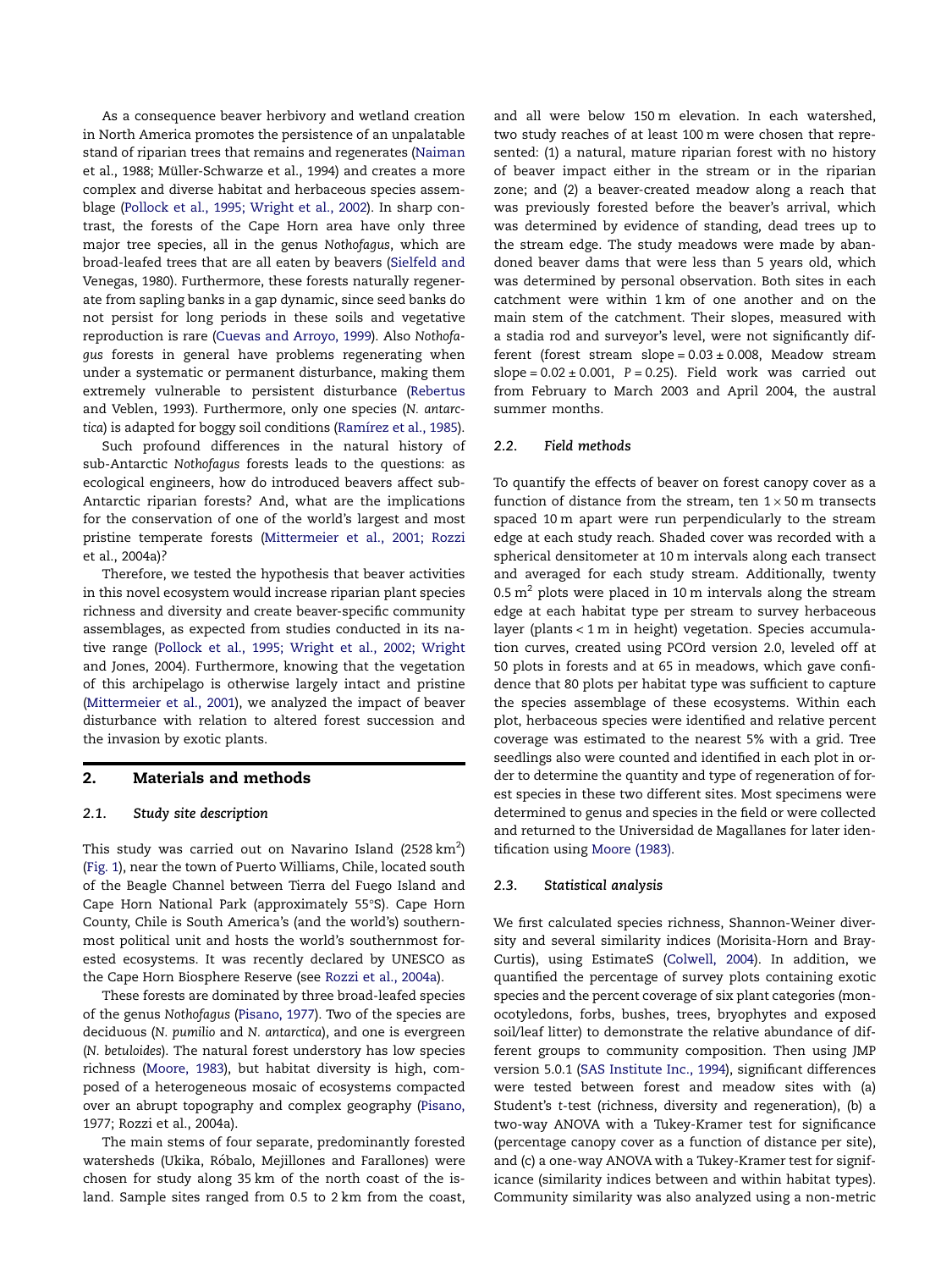multidimensional scaling approach (PCOrd version 2.0, [McCune and Grace, 2002\)](#page-7-0).

#### 3. Results

#### 3.1. Riparian forest removal and regrowth

Beavers significantly reduced tree canopy cover to 30 m away from the stream edge in the meadow study areas (habitat\*distance  $F = 57.02$ ,  $df = 5$ ,  $P < 0.0001$  with Tukey-Kramer test P < 0.05 to 30 m). The regeneration of the riparian forest likewise was affected by beaver activities. Nothofagus seedling abundance in natural riparian forests was significantly greater  $[7.36 \pm 2.52$  seedlings per plot (mean  $\pm$  SE)] than in meadows, where seedlings were nearly eliminated  $(0.91 \pm 0.17$  seedlings per plots;  $t-test = 2.55$ ,  $df = 6$ ,  $P = 0.04$ ) (Fig. 2).

The species composition of the seedling bank was influenced by beavers, as well. Natural riparian forests contained exclusively N. pumilio  $(3.71 \pm 1.11$  per plot) and N. betuloides  $(3.65 \pm 1.48$  per plot) seedlings in the understory. The average number of seedlings for both species was significantly reduced in beaver meadows to near zero (N. betuloides =  $0.08 \pm 0.06$  and N. pumilio =  $0.6 \pm 0.2$ ; t-test = 2.791, df = 6,  $P = 0.03$  and t-test = 2.41, df = 6,  $P = 0.05$ , respectively). On the other hand, beaver-impacted riparian zones were the exclusive site of N. antarctica seedling establishment, but this was also a very small number (mean seedlings per plot  $0.28 \pm$ 0.08) (Fig. 2). Beaver meadows overall had very few Nothofagus seedlings near the stream bank, and we observed an assemblage shift from N. pumilio–N. betuloides to N. pumilio–N. antarctica.

#### 3.2. Riparian vegetation community characteristics

Meadows had significantly greater plant species richness and diversity than natural forests. A total of 67 plant taxa were identified in the herbaceous layer for all riparian study sites



Fig. 2 – Mean Nothofagus seedlings per plot in natural and beaver impacted sites (±1 SE). Beaver meadows showed an overall decrease in the regeneration of Nothofagus seedlings  $(P = 0.04)$ . A large impact was found on N. betuloides, which is virtually eliminated in meadows  $(P = 0.05)$ . N. antarctica, however, demonstrated an opposite trend, only establishing itself (but in very low numbers) in the riparian area after beaver meadows removed the naturally co-dominant forests of N. betuloides–N. pumilio.

([Table 1\)](#page-4-0). In beaver meadows 63 species were found (94% of all surveyed riparian species). Only 28 species (41% of the total riparian assemblage) inhabited forested riparian zones. Herbaceous species richness per survey plot significantly increased in meadows, when compared to forested sites, by nearly doubling from an average of  $3.6 \pm 0.66$  species per plot in natural areas to  $6.94 \pm 0.89$  in meadows (t-test = -2.99,  $df = 6, P < 0.02$ ; [Fig. 3](#page-4-0)). The overall diversity calculated for each habitat showed the same result with significantly higher diversity in meadows  $(H' = 2.42 \pm 0.07$  SD) than forests  $(H' = 1.89 \pm 0.16$  SD) (t-test = -3.15, df = 6, P = 0.02).

The meadows also had a more abundant herbaceous layer with an average of 86.5% plant coverage per plot, while only 32.2% of forested sites were covered with vegetation. The remaining 13.5% and 67.8%, respectively, for meadows and forests, was bare ground and leaf litter [\(Fig. 5\)](#page-5-0). Meadows specifically were inhabited by abundant forbs (49.1%), exotics (16%) and native grasses/monocots (14.1%), while forested sites' coverage was dominated by forbs (20.5%), mosses and liverworts (bryophytes: 4.8%), and young woody species (shrubs: 4.4% and trees: 1.8%) [\(Fig. 4\)](#page-5-0).

The comparison of community similarity between the two habitat types (forest–meadow) was not significantly different from comparisons made within habitat types (forest–forest, meadow–meadow) ([Table 2](#page-5-0) and [Fig. 5](#page-5-0)), meaning that beaverengineered assemblages were not significantly different than naturally occurring communities. These data showed that forest–forest habitat comparisons were naturally heterogeneous, and that natural riparian zone community composition was variable at the  $0.5 \text{ m}^2$  scale due to the sparse herbaceous vegetation cover in primary riparian forests. Furthermore, the lack of a significantly distinct or obligate beaver-associated meadow community was further shown by substantial overlap between the two habitats. Forty-two percent of the total community assemblage was shared between both habitat types. Only four species (or 5.9%) were unique to forested riparian zones. The four forest-obligate species were the perennial herbs Lagenophora hariotii (Asteraceae), Luzula alopecuerius (Juncaceae), Macrachaenium gracile (Compositae) and Senecio acanthifolius (Compositae). Those species only found in meadows tended to be grasses, exotic species and the tree N. antarctica ([Table 1](#page-4-0)).

#### 3.3. Exotic riparian plants

We also observed an increase in exotic plant species richness and abundance in beaver meadows, compared to forests. Ten exotic plant species inhabited meadow habitats, but only one species was found in natural, forested riparian zones ([Table](#page-4-0) [1\)](#page-4-0). The richness per sample area of exotic plants was significantly greater in meadows as well (t-test =  $-3.31$ , df = 6,  $P = 0.02$ ), ranging from an average of  $0.03 \pm 0.01$  exotic species per plot in forests to  $0.66 \pm 0.2$  in meadow plots. Additionally, introduced species occurred more frequently in meadows. For example, more than half of the eighty beaver meadow survey plots contained at least one exotic species ([Table 3](#page-6-0)). Dandelion (Taraxacum officinale [Compositae]) and the herb Cerastium fontanum (Caryophyllaceae) were the two most common exotic plants in the herbaceous layer, occurring in 31.3% and 28.8% of meadow plots, respectively ([Table 3](#page-6-0)). The remaining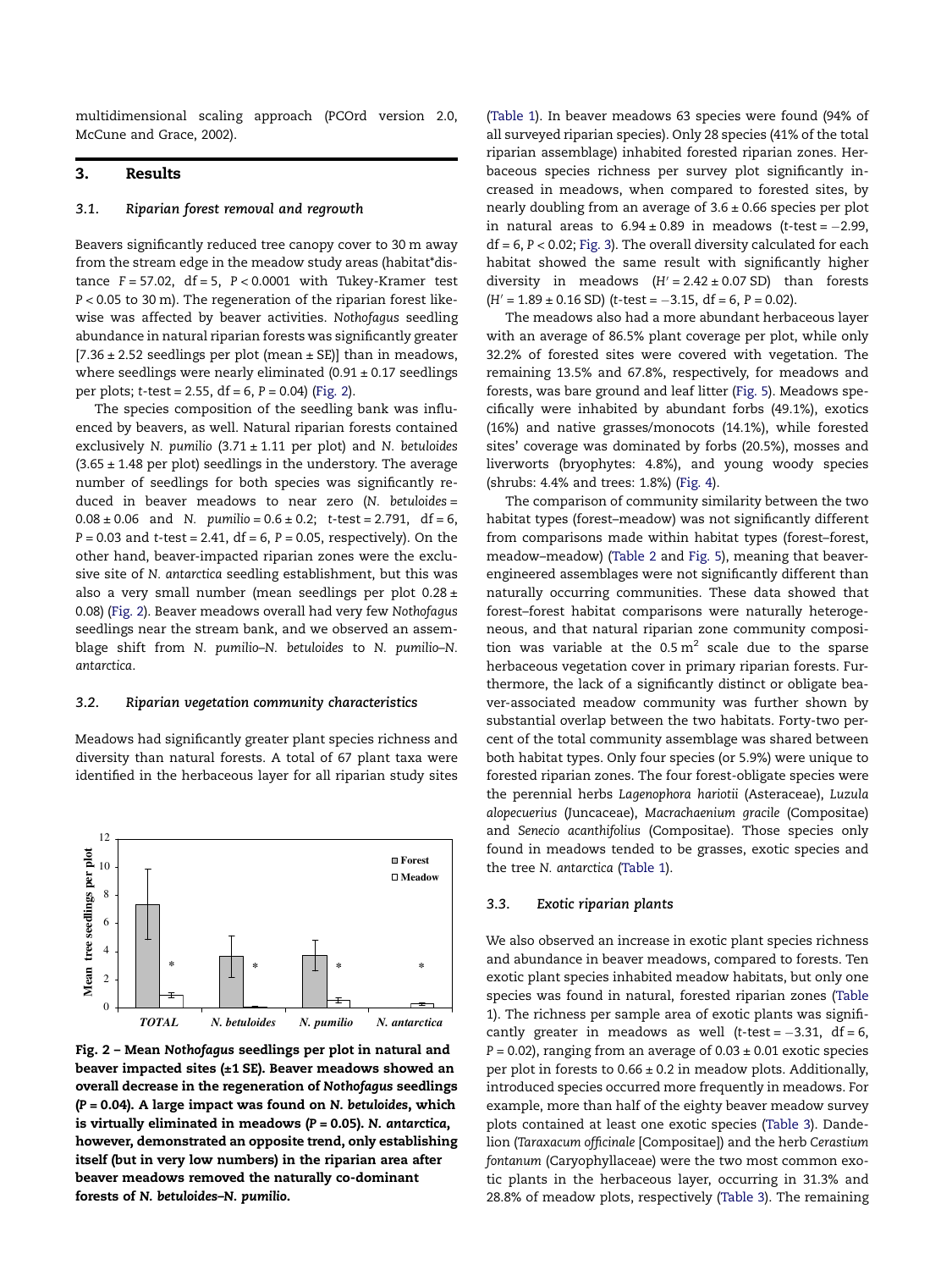<span id="page-4-0"></span>Table 1 – Total plant species list for both natural forested (F) and beaver-impacted riparian meadows (M)

| Species name                                                 |        | Forest Meadow | Exotic |
|--------------------------------------------------------------|--------|---------------|--------|
| Acaena magellanica (Lam.) Vahl                               | F      | M             |        |
| Adenocaulon chilense Poepp. ex Less.                         | F      | M             |        |
| Agrostis capillaris L.                                       |        | M             | E      |
| Agrostis sp.                                                 |        | M             |        |
| Alopecurus magellanicus Lam.                                 |        | M             |        |
| Bellis perennis L.                                           |        | M             | E      |
| Berberis buxifolia Lam.                                      | F      | M             |        |
| Berberis ilicifolia L.f.                                     | F      | M             |        |
| Blechnum penna-marina (Poiret) Kuhn                          | F      | M             |        |
| Carex banksii Boott<br>Carex curta Gooden                    |        | М<br>M        |        |
| Carex sp.                                                    |        | M             |        |
| Cerastium fontanum Baumg.                                    | F      | М             | E      |
| Cerastium arvense L.                                         |        | M             |        |
| Chiliotrichum diffusum                                       | F      | M             |        |
| (Forster f.) O. Kuntze                                       |        |               |        |
| Codonorchis lessonii (D'Urv.) Lindley                        | F      | M             |        |
| Cotula scariosa Franch.                                      |        | M             |        |
| Deschampsia antarctica Desv.                                 |        | M             |        |
| Deschampsia kingii (Hooker f.) Desv.                         |        | M             |        |
| Deschampsia sp.                                              |        | М             |        |
| Dysopsis glechomoides                                        | F      | M             |        |
| (A. Richard) Muller Arg.                                     |        |               |        |
| Empetrum rubrum Vahl.                                        | F      | M             |        |
| Epilobium australe Poeppig &                                 |        | M             |        |
| Hausskn. ex. Hausskn.                                        |        |               |        |
| Festuca magellanica Lam.                                     |        | M             |        |
| Festuca sp.                                                  |        | М             |        |
| Galium aparine L.                                            |        | M             |        |
| Gamochaeta spiciformis<br>(Sch. Bip) Cabrera                 |        | M             |        |
| Gaultheria pumila (L. f.) Middleton                          | F      | M             |        |
| Gunnera magellanica Lam.                                     | F      | M             |        |
| Juncus scheuchzerioides Gaudich                              |        | M             |        |
| Koeleria fueguina Calderón                                   |        | M             |        |
| Lagenophora hariotii Franch.                                 | F      |               |        |
| Luzula alopecurus Desv.                                      | F      |               |        |
| Lycopodium magellanicum                                      |        | M             |        |
| (P. Beav.) Swartz                                            |        |               |        |
| Lichens                                                      | F      | Μ             |        |
| Liverworts                                                   | F      | M             |        |
| Macrachaenium gracile Hooker f.                              | F      |               |        |
| Maytenus disticha (Hooker f.) Urban                          | F      | Μ             |        |
| Mosses                                                       | F      | M             |        |
| Mushrooms                                                    | F      | M             |        |
| Nothofagus antarctica                                        |        | М             |        |
| (Forster f.) Oersted                                         |        |               |        |
| Nothofaqus betuloides (Mirbel) Oersted<br>Nothofagus pumilio | F<br>F | Μ<br>M        |        |
| (Poeppig & Endl.) Krasser                                    |        |               |        |
| Osmorhiza chilensis Hooker & Arn.                            | F      | Μ             |        |
| Pernettya mucronata Gaud.                                    | F      | M             |        |
| Phleum alpinum L.                                            |        | Μ             |        |
| Poa fuegiana (Hooker f.)                                     |        | Μ             |        |
| Hackel ex Dusén                                              |        |               |        |
| Poa pratensis L.                                             |        | Μ             | E      |
| Poa sp.                                                      |        | Μ             |        |
| Poa trivialis L.                                             |        | M             | E      |
| Primula magellanica Lehm.                                    |        | Μ             |        |
| Ribes magellanicum Poiret                                    |        | Μ             |        |
| Rubus geoides Sm.                                            | F      | Μ             |        |
| Rumex acetosella L.                                          |        | Μ             | E      |
| Sagina procumbens L.                                         |        | Μ             | E      |

| Table 1 - continued                                          |        |        |        |  |
|--------------------------------------------------------------|--------|--------|--------|--|
| Species name                                                 | Forest | Meadow | Exotic |  |
| Senecio acanthifolius                                        | F      |        |        |  |
| Hombron & Jacquinot                                          |        |        |        |  |
| Senecio sp.                                                  |        | M      |        |  |
| Spergularia marina (L.) Griseb.                              |        | M      | E.     |  |
| Taraxacum officinale Weber                                   |        | M      | E      |  |
| Trisetum lechleri (Steud.) Nicora                            |        | M      |        |  |
| Trisetum spicatum (L.) K. Richter                            |        | M      |        |  |
| Trifolium dubium Sibthorp                                    |        | M      | E      |  |
| Uncinia lechleriana Steudel                                  |        | M      |        |  |
| Uncinia sp.                                                  |        | M      |        |  |
| Veronica sp.                                                 |        | M      |        |  |
| Viola magellanica Forster f.                                 | F      | M      |        |  |
| Viola sp.                                                    | F      | M      |        |  |
|                                                              |        |        |        |  |
| Total = $67$                                                 | 28     | 63     | 10     |  |
| The last column indicates whether the species is exotic (E). |        |        |        |  |

introduced species were found in 10% or fewer plots. The forested area only hosted C. fontanum, and it was found in just two plots at one stream (2.5% of total).

# 4. Discussion

As a major component of global ecological change, quantifying the effects of introduced invasive species is an especially pressing area of ecological research and management policy. The introduction of North American beavers to southern South America provides a special opportunity to study their role as exotic ecosystem engineers in a relatively simple ecosystem. In this way, the islands of the Cape Horn Archipelago offer a valuable natural laboratory to conduct research on biological invasions and their consequences. In particular, the abundant, high quality research done in the native habitat of the beaver provides the context to meaningfully compare its role as both a native and exotic species.



Fig. 3 – Herbaceous layer plant species richness in natural and beaver-impacted sites. Average species richness per plot (±1 SE) was significantly greater in beaver meadow riparian sites than forested reaches  $(P = 0.02)$ . In addition, the number of exotic plants per plot increased in meadows  $(P = 0.01)$ . Shading indicates the contribution of exotic species to average richness per habitat type.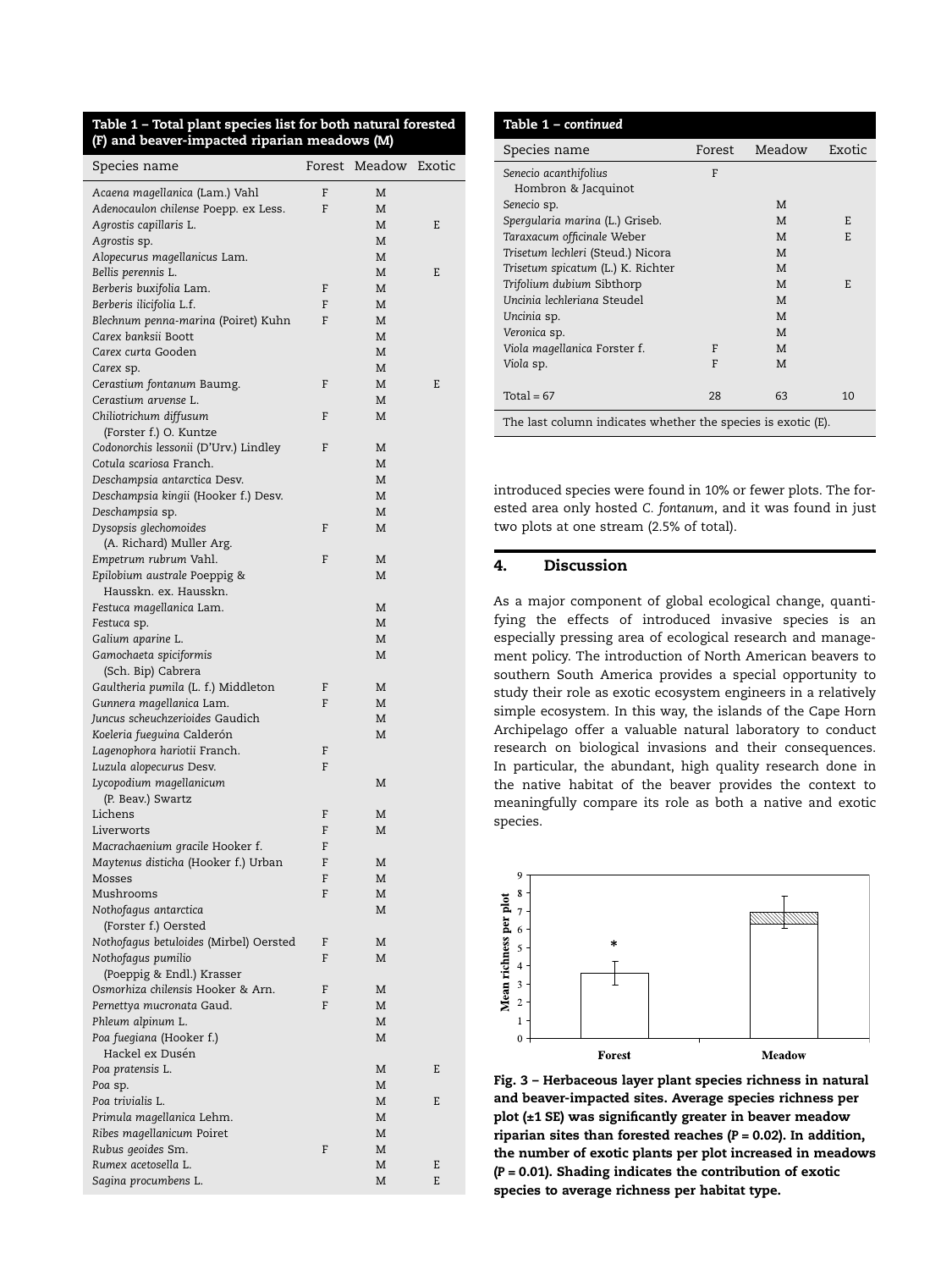<span id="page-5-0"></span>

Fig. 4 – Average percent coverage of different plant types in the herbaceous layer of forests and beaver meadows. The natural forest floor is covered primarily with leaf litter, bryophytes and woody plant seedlings, while meadows are dominated by forbs, monocotyledons (mostly grasses) and exotic species.

### 4.1. The fate of riparian Nothofagus forests

With regards to introduced beaver effects on Nothofagus forests, we found that the creation of meadows in the Cape Horn area did not result in a modified, but persistent riparian forest that regenerates after herbivory, as has been noted in North America ([Naiman et al., 1988](#page-7-0)). Other studies from Tierra del Fuego Island affirm, however, that certain habitat types do experience abundant regeneration ([Briones et al., 2001](#page-7-0)), but on Navarino Island our results indicated a potentially longterm elimination of trees by suppressing the seedling bank, thus creating an alternative stable state for riparian ecosystems. Furthermore, considering the Nothofagus individuals that did persist, seedlings and adults of the evergreen broadleaf N. betuloides were virtually non-existent in meadow riparian sites, which contrasts with the notion that this species is less impacted due to its denser wood ([Briones et al., 2001](#page-7-0)). On the other hand, meadows were the only place where we found the deciduous species N. antarctica, which otherwise inhabits natural bogs and extreme areas, such as tree line ([Moore, 1983\)](#page-7-0). Consequently, proper management and restoration of impacted sub-Antarctic riparian ecosystems should consider not only stopping the effects of beaver foraging and flooding on Nothofagus trees, but also must attempt reforestation as a means to recover natural riparian forest ecosystems.

#### 4.2. Beaver impacts on riparian herbaceous communities

Our findings that beaver-created habitats increased species richness and abundance at the habitat scale contrast with

| Table 2 - Analysis of variance of community similarity<br>response to beaver impacts, comparing the Morisita-Horn<br>Similarity Index between vegetation communities in<br>forest-forest, meadow-meadow and forest-meadow sites |               |                                     |        |        |  |
|---------------------------------------------------------------------------------------------------------------------------------------------------------------------------------------------------------------------------------|---------------|-------------------------------------|--------|--------|--|
| Term                                                                                                                                                                                                                            | df            | SS (Type I)                         |        |        |  |
| Site-site similarity<br>Error<br>C. Total                                                                                                                                                                                       | 2<br>25<br>27 | 0.1651079<br>0.9835902<br>1.1486981 | 2.0983 | 0.1437 |  |

results in the beaver's native range ([Wright et al., 2002\)](#page-7-0), but fit [Wright and Jones' \(2004\)](#page-7-0) model for predicting the effect of ecosystem engineers on species richness as a function of their influence on ecosystem productivity. Furthermore, in North America, it has been shown that the comparison between forested sites and beaver-impacted areas demonstrated significantly different assemblages [\(Wright et al.,](#page-7-0) [2002\)](#page-7-0). In their study, [Wright et al. \(2002\)](#page-7-0) found that 17% of 125 species were shared between the two habitats' assemblages and consequently the Morisita-Horn similarity value between beaver impacted and natural plant communities was <0.1. In this North American example, the change in plant species composition in beaver-engineered sites led to the conclusion that the beaver wetlands and meadows increased the gamma diversity of plants for the region by creating unique ecological landscape units.

In the Cape Horn Archipelago, we also observed changes in plant richness and abundance between forests and meadows, but while assemblage changes indeed were found that could be ecologically meaningful, the two communities were not



Fig. 5 – Non-metric multidimensional scaling of survey plots from forested and beaver-impacted riparian zones. The lack of differentiation between riparian plant assemblages in natural and beaver-impacted sites is shown by the large degree of overlap of plots from the two habitats.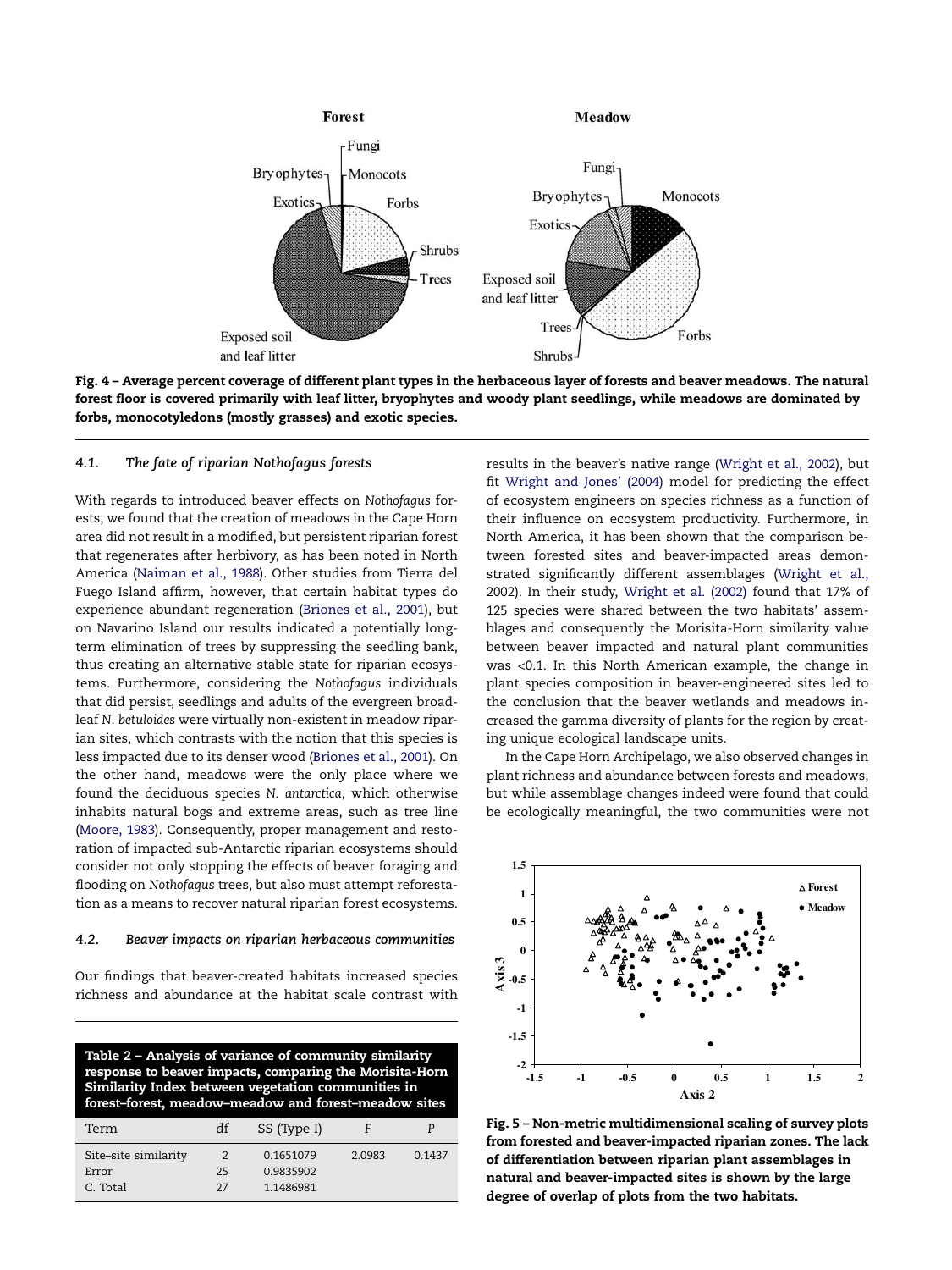#### <span id="page-6-0"></span>Table 3 – The percentage of survey plots containing exotic plants for each habitat-type

| Exotic species                  | % Meadow<br>plots | % Forest<br>plots |
|---------------------------------|-------------------|-------------------|
| Agrostis capillaris L.          | 5                 |                   |
| Bellis perennis L.              | 5                 |                   |
| Cerastium fontanum Baumg.       | 28.8              | 2.5               |
| Poa pratensis L.                | 10                |                   |
| Poa trivialis L.                | 1.3               |                   |
| Rumex acetosella L.             | 2.5               |                   |
| Sagina procumbens L.            | 1.3               |                   |
| Spergularia marina (L.) Griseb. | 3.8               |                   |
| Taraxacum officinale Weber      | 31.3              |                   |
| Trifolium dubium Sibthorp       | 1.3               |                   |
| Total                           | 53.8%             | 2.5               |

A total of 10 exotic plant species were recorded in the forested and beaver meadow riparian zones. All 10 were found in meadows, while only one was in forested sites.

significantly different using beta diversity indices. These findings are corroborated by another study of beaver impacts on Tierra del Fuego Island with a wider range of meadow ages (0–20 years) that discovered the natural forested and beaverimpacted habitats shared 73% of their plant species [\(Lencinas](#page-7-0) [et al., 2001\)](#page-7-0). Here, we found 42% of the species were the same between forested riparian zones and relatively young beaver meadows.

Thus, while beavers are increasing species richness and abundance of both native and exotic plants, we did not find a beaver-specific assemblage, as was found in North America. This difference between Northern and Southern examples can perhaps be explained due to their respective ecological contexts. Throughout much of the beaver's range in North America natural wetlands are often mostly associated with beavers. As a result ''wetland'' species are only found with beaver engineered habitats. In the Cape Horn Biosphere Reserve, the landscape includes a diverse mosaic of bogs and forested habitats under natural conditions prior to beaver invasion ([Rozzi et al., 2004a\)](#page-7-0). Additionally, the plant assemblage is a simple, relatively homogeneous community [\(Moore,](#page-7-0) [1983](#page-7-0)). Therefore, it is not surprising that due to evolutionary, biogeographical and natural history differences, we did not find a beaver-associated community that represented a unique ecological unit in the sub-Antarctic ecosystem.

#### 4.3. Facilitating exotic species

In addition to impacting riparian forests, beaver meadows provided opportunities for exotic plant species by creating disturbed habitat and dispersal corridors along stream banks. On Navarino Island and in much of the Cape Horn Archipelago, human disturbance is localized around coastal settlements and ranches ([Rozzi et al., 2004a,b\)](#page-7-0). Consequently, exotic plants associated with livestock and humans, such as grasses, daisies and dandelions, are generally confined to such areas. By opening avenues of early successional, disturbed habitats from the coast towards the interior of the island along river basins, beavers are providing an important mechanism for the introduction of weedy plant species into the forested catchments away from the coast. Several comparable studies in the United States showed little or no significant increase in exotic species associated with beaver ponds and meadows [\(Feldman, 1995; McMaster and McMaster,](#page-7-0) [2000](#page-7-0)), while still others indicated that beaver impoundments could likewise provide the opportunity for particular invasive plants to establish themselves and even reduce the native plant species richness [\(Perkins and Wilson, 2005\)](#page-7-0). The beaver engineering activities in sub-Antarctic riparian forests appear to be facilitating the establishment and spread of exotics, thereby threatening the region's still highly pristine ecosystems and native biodiversity [\(Rozzi et al., 2004b\)](#page-7-0), further illustrating the need for proper control and restoration measures.

# 5. Conclusions

In conclusion, our comparison of riparian plant communities in the Cape Horn area of Chile with studies in North America has shown that the impacts of C. canadensis were initially similar. In both cases, beavers converted forests to early successional gaps and changed plant assemblages to include more species rich and abundant herbaceous layer. However, we also found that beaver activities on Navarino Island are causing long-term alterations by almost eliminating Nothofagus forest regeneration, which unlike North American forests is not evolved to regenerate under this kind of disturbance. Additionally, the pristine character of the sub-Antarctic ecosystem is itself being threatened by ecosystem alteration and the invasion of introduced plant species, whose expansion to unsettled parts of the islands is facilitated by beaverdisturbed corridors along rivers. Furthermore, we did not find that plant communities in beaver habitats were unique assemblages in the sub-Antarctic landscape, as they often are in North America. Understanding the role of introduced beavers in creating an alternative stable state for sub-Antarctic riparian ecosystems, therefore, is extremely important for the management and conservation of the Cape Horn Archipelago, identified as one of the world's largest and most pristine remaining wildness areas ([Mittermeier et al., 2001](#page-7-0)) and recently designated the Cape Horn Biosphere Reserve [\(Rozzi](#page-7-0) [et al., 2004a,b](#page-7-0)).

# Acknowledgements

We thank the numerous people who assisted in field work, especially Dr. Francisca Massardo, Bryan Ruegg and Claudia González. The Universidad de Magallanes and the Chilean Antarctic Provincial Government provided unflagging support. Funding sources included: a UGA – University-wide Assistantship and a NSF – Doctoral Dissertation Improvement Grant (DEB-0407875) to support CBA's doctoral research and a UGA – Center for Undergraduate Research Opportunities Fellowship to finance CRG's honor's thesis. Work abroad was covered by a Fulbright Fellowship and the US National Security Education Program's Boren Fellowship to CBA. The Rosemond Lab, Dr. G. Martínez-Pastur, Guillermo Deferrari, Alexia Kelley, Jeff Diez, Dr. C.M. Pringle and Dr. C.R. Carroll provided useful comments on the manuscript. This publication is a contribution to the long-term research program of the Omora